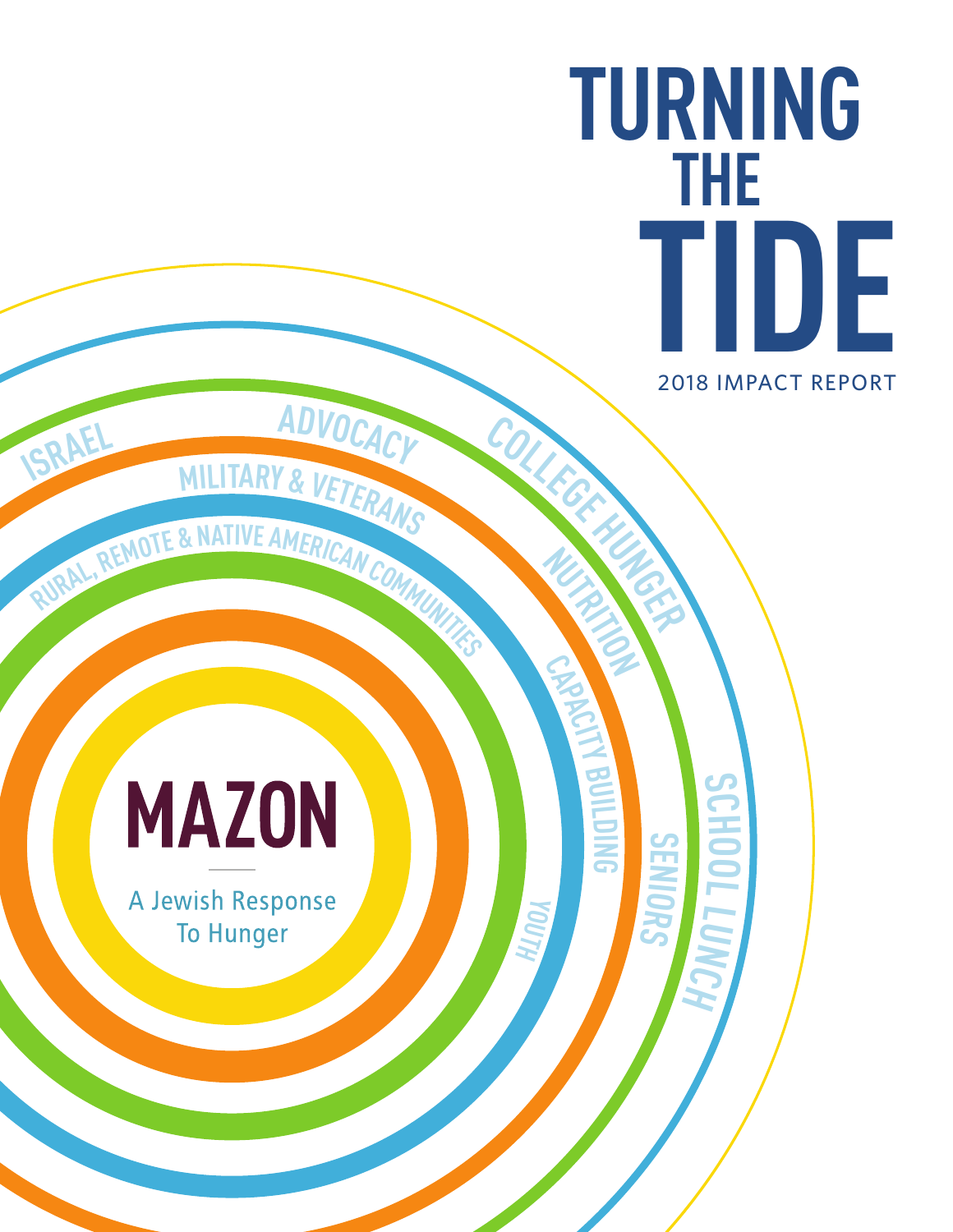#### Dear Friends,

Inspired by Jewish values and ideals, MAZON is a national advocacy organization working to end hunger among people of all faiths and backgrounds in the United States and Israel. Advocacy is about undertaking strategic efforts that advance policy and move us toward realizing our mission. It's also about taking risks so that those who are vulnerable do not have to. MAZON blazes new trails to address persistent yet unaddressed issues in the anti-hunger movement. It's our job to make visible the struggles that remain hidden and call for change to repair our broken world.

The path of advocacy work is rarely linear. But along the way, every step takes us that much closer to where we hope to be. This Impact Report shares some of the important steps we have taken, and the advances that are crucial to moving us forward in our work together to end hunger. We want you to take a moment with us to look back at just how far we have come, and just how much has been accomplished through the models we set, policy change we galvanize, and the people whose lives are measurably improved.

Advocacy is all about working together to realize a better world for ourselves and our children. It is challenging, it is rewarding and it is never a solitary activity. Our work requires a key component to build the change we seek: **you**. Your generosity allows us to do this important work. Leonard Fein's (z"l) founding vision of a "Jewish response" to hunger was a mandate to our community. Because we are Jewish, and because of the values we hold, we join together as a community to end one of the greatest, yet most solvable injustices of our time: hunger. Your support and commitment inspire us and teach us that advocacy is also how we *will* transform how it is into **how it should be**.

Sincerely,

Liz Kanter Groskind

Liz Kanter Groskind BOARD CHAIR

Ator JEeihnen

Abby J. Leibman PRESIDENT & CEO

# **MA70N**

A Jewish Response **To Hunger** 

#### mazon.org

CHAIR

Liz Kanter Groskind *Executive Committee, Tucson Jewish Community Relations Council\**

VICE CHAIR Barbara Wahl Rosove

*Temple Israel of Hollywood (CA)*

TREASURER

Rabbi Joel Pitkowsky *Congregation Beth Sholom (NJ)*

**SECRETARY** Morgan J. Powell *Director of Business Development Veterinary Markets, Sirona Dental*

#### BOARD OF DIRECTORS

Adam L. Berger *Investment Strategist, Wellington Management*

Leonard A. David *SVP & Chief Compliance Officer (Ret.), Consultant, Harry Schein, Inc.*

Shirley Davidoff<sup>o</sup> *Vice President, Congregation Shearith Israel (Dallas, TX)*

Steven Krikava *Board of Directors, Jewish Family & Children's Service of Minneapolis*

Ruth Laibson *Chair, MAZON Development Committee*

David A. Lash *Managing Counsel for Pro Bono and Public Interest Services, O'Melveny & Myers*

Phyllis Savar Levy *Founder/CEO, GrowingPoints, LLC*

Richard Loewenstein *Chief Strategy and Growth Officer, Centria Healthcare*

Theodore R. Mann° *Past Chair, Executive Committee, Israel Policy Forum*

Ana Mendelson *Graduate Student, Northwestern University*

Talia Rosen *Gallery Assistant, Pace Gallery*

Lauren Ross *Challah for Hunger, University of Wisconsin-Madison*

Robin Thomas *Chair, MAZON Grants Advisory Committee*

Carolyn Schwarz Tisdale *Vice President, Hebrew Free Loan Detroit*

Leonard Fein (z"l) *Founder, MAZON: A Jewish Response to Hunger*

#### PRESIDENT & CEO

Abby J. Leibman

\* Titles for identification purposes only ° Past Chair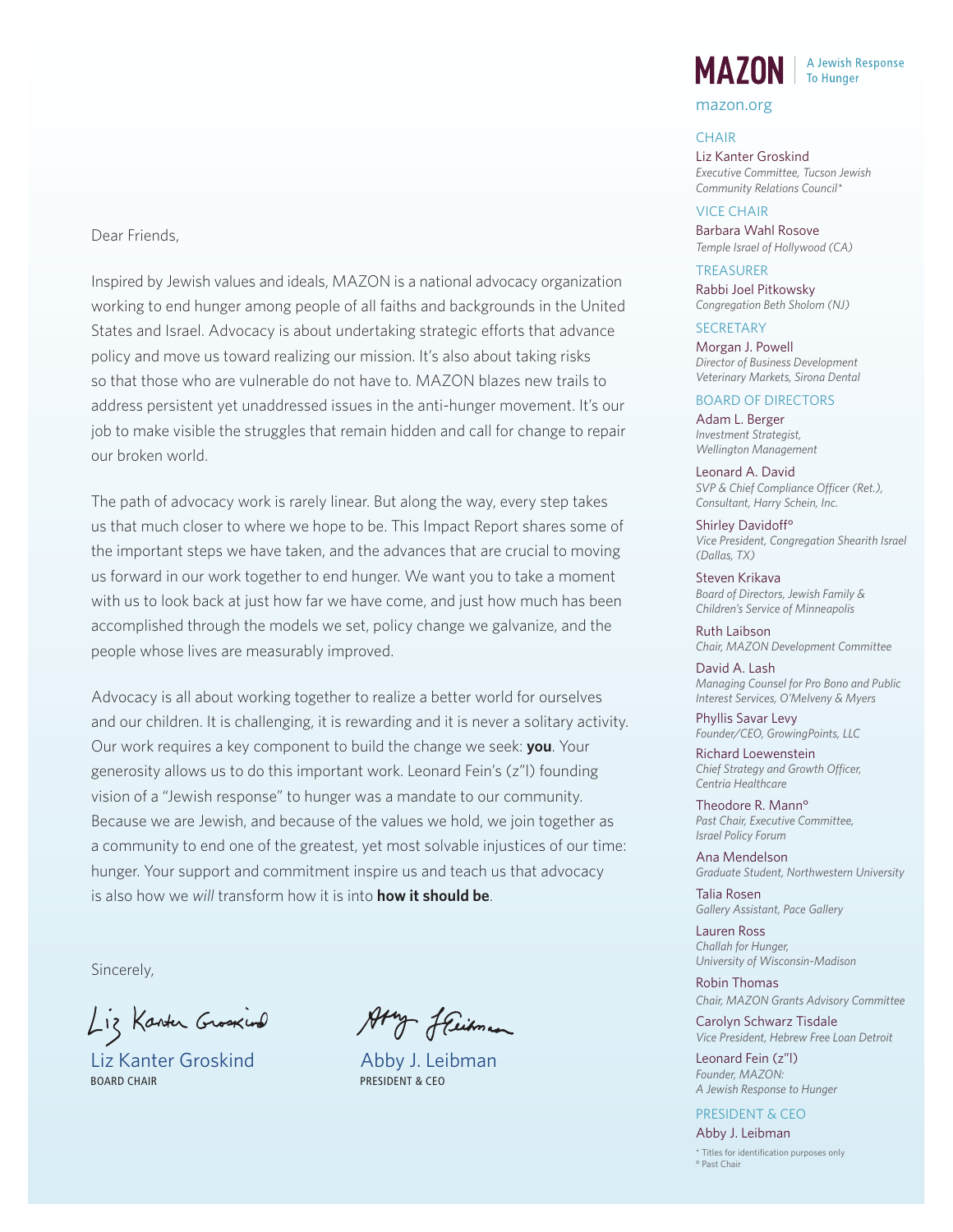# **WE ARE PROUD OF THE MANY MILESTONES WE ACHIEVED IN 2018 THAT MARK A CLEAR PATH TOWARD OUR GOALS.**

HERE ARE SOME HIGHLIGHTS:



## **MAZON has been working to rectify the injustice of hunger among military families and**

 **veterans for 7 years. In 2018:**

- Congress introduced **MAZON's bipartisan Military Hunger Prevention Act,** which successfully obtained 61 bipartisan cosponsors in the House and 12 in the Senate.
- As a result of MAZON's advocacy and partnership, the **Department of Veterans Affairs began food insecurity screenings.** Over 3 million veterans have already been screened — the first step towards accessing vital nutrition benefits.



**MAZON has driven the Jewish community's for 33 years. Inspired response to hunger by** *b'tzelem Elohim* **— as Judaism encourages** 

**us to see "the image of God" in our neighbor and the stranger — our work in partnership with the Jewish community advances our mission to end hunger. Last year:**

- We hosted our first **Rabbinic Justice Mission,** bringing rabbis to Washington, D.C. to advocate for the protection and expansion of vital anti-hunger programs.
- We worked with our partners at the state level to **beat back a Pennsylvania SNAP work requirement** proposal. With our Jewish community partners in Louisiana, **MAZON introduced legislation to ban the disgraceful practice of "lunch shaming"** students who cannot afford school meals.



**MAZON recognizes and works to remove the unique barriers confronting rural America** that make accessing food a

**struggle. Nowhere are these barriers more pronounced than among Native American communities, where hunger rates are devastatingly high.** 

• **As the only non-Native member of the Native Farm Bill Coalition,** we worked to amplify the voices of our Native partners to protect and strengthen federal nutrition assistance programs for their underserved communities in the 2018 Farm Bill.



**5 years ago, MAZON began exploring why seniors are not only among the most food insecure Americans, but rarely seek the food assistance for which they qualify, and which could save their lives.** 

• In 2018, we launched an initiative to address the particular roadblocks to accessing food assistance faced by LGBT seniors. We kicked off this initiative by hosting the first ever national LGBT Senior Hunger Summit and partnering with the Williams Institute at UCLA to explore the root causes of LGBT senior hunger.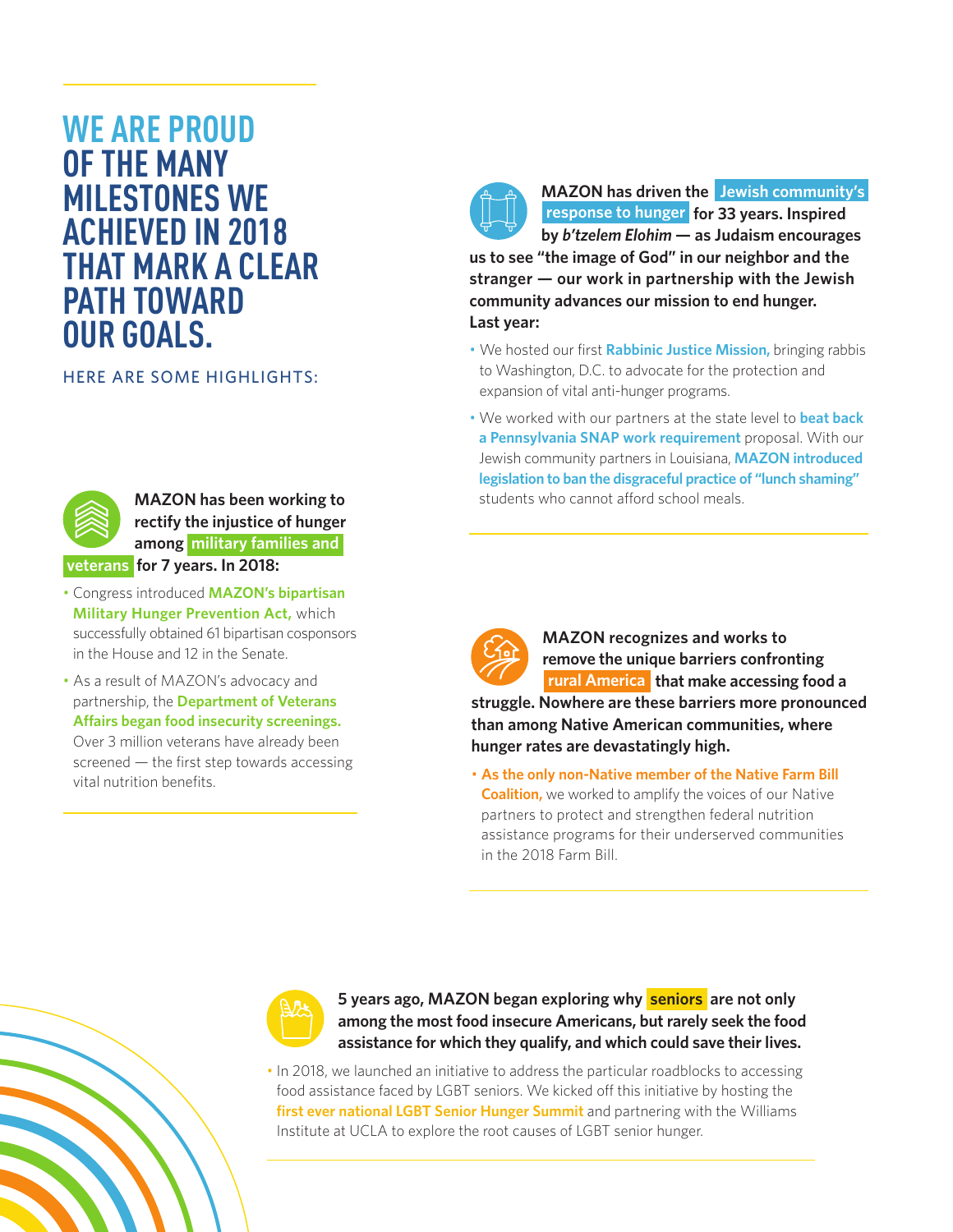

From providing seed funding for the first national food **bank in Israel, to building an anti-hunger movement, MAZON has been driving change in Israel for 32** 

**years. MAZON has identified the lack of public understanding about the reality of hunger and the absence of political will to address the issue as two important impediments to ending hunger in Israel.** 

- We're **raising the profile of the anti-hunger movement in Israel** last year our partners released 57 videos and 34 news reports to educate the Israeli public.
- MAZON successfully organized a coalition effort to urge the Israeli **government to release updated data** on food insecurity in Israel.



**MAZON has had an enormous impact on the** and the acknowledged the problem of college hunger.  **anti-hunger advocacy movement across the United States as a result of 32 years of building**  capacity through financial and organizational support to

#### **partners throughout the country.**

• MAZON is now partnering with organizations in states with the highest rates of food insecurity through our new **Emerging Advocacy Fund**. In some cases, MAZON's investment is supporting the only full time anti-hunger advocate in the state.



**MAZON** has been instrumental in bringing nutrition **to the forefront of the anti-hunger conversation for 11 years.** 

• Last year, **MAZON published groundbreaking research based on our national food bank survey** with recommendations for improving access to nutritious food in the charitable food system.



**Our work on college hunger began 2 years ago, as stories surfaced in the media of young adults who had to choose between eating or their education.** 

• In 2018, **MAZON successfully demanded a review of the scope of college hunger by the**  federal Government Accountability Office. The review and subsequent report mark the first time that a federal agency has officially

**HOW DID MAZON PROTECT LIFE-SAVING NUTRITION BENEFITS FOR 40 MILLION AMERICANS AGAINST CUTS AND CHANGES THAT WOULD HAVE TAKEN FOOD OFF THE PLATES OF STRUGGLING FAMILIES?** 

- **143 meetings** held with Members of Congress to advocate for the protection of SNAP in the Farm Bill
- Nearly **1,000 Jewish clergy** signatories to MAZON's letter calling on Congress to reject the harmful proposals in the House Farm Bill
- • **2 invitations to testify** to the House of Representatives
- **18 anti-hunger staff positions** funded in the most food insecure states, supporting public policy, organizing, research, and community relations roles
- **36 rapid response anti-hunger projects**  in 22 states supported this year through MAZON's Quick Reaction Fund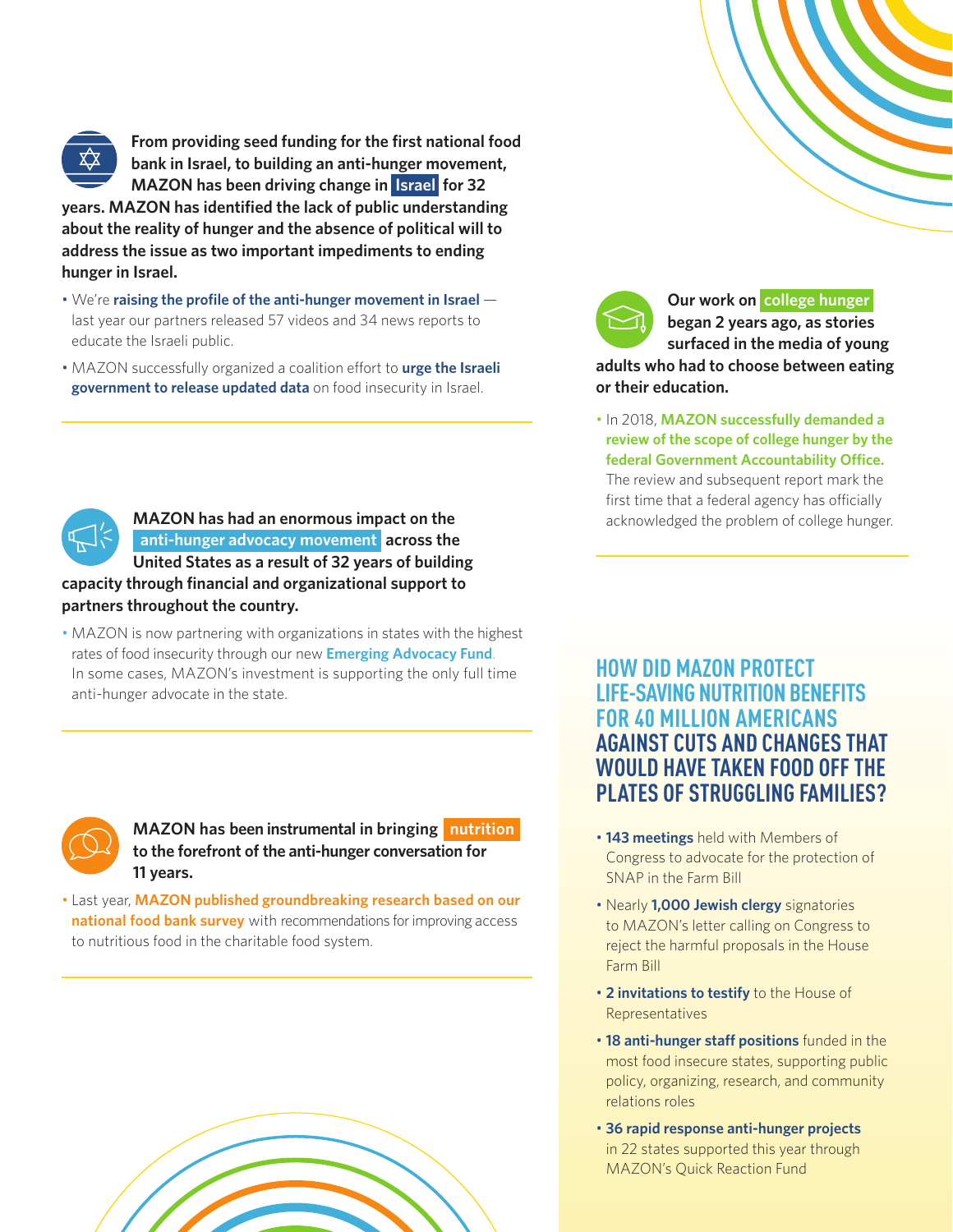## STATEMENT OF ACTIVITIES

| <b>REVENUE AND SUPPORT</b>                   | Unrestricted | Temporarily<br>Restricted | Permanently<br>Restricted | 2018 Total* |
|----------------------------------------------|--------------|---------------------------|---------------------------|-------------|
| Grants and contributions                     | 7,896,701    | 822,064                   | 200,000                   | 8,918,765   |
| Net assets released from restrictions        | 397,523      | (397, 523)                |                           |             |
| <b>TOTAL REVENUE AND SUPPORT</b>             | 8,294,224    | 424,541                   | 200,000                   | 8,918,765   |
| <b>FUNCTIONAL EXPENSES</b>                   |              |                           |                           |             |
| Program services                             | 5,655,888    |                           |                           | 5,655,888   |
| Management and general                       | 462,618      | $\overline{\phantom{0}}$  |                           | 462,618     |
| Fundraising                                  | 706,710      |                           |                           | 706,710     |
| <b>TOTAL FUNCTIONAL EXPENSES</b>             | 6,825,216    | $\overline{\phantom{0}}$  |                           | 6,825,216   |
| <b>CHANGE IN NET ASSETS</b>                  |              |                           |                           |             |
| <b>FROM OPERATIONS</b>                       | 1,469,008    | 424,541                   | 200,000                   | 2,093,549   |
| <b>INVESTMENT RETURNS</b>                    |              |                           |                           |             |
| Interest and dividends                       | 31,452       | 413                       | 7,226                     | 39,091      |
| Realized and unrealized gains on investments | 100,152      | 1,809                     | 31,685                    | 133,646     |
| Investment management fees                   | (9,047)      | (163)                     | (2,862)                   | (12,072)    |
| Reclassification of investment earnings      |              | 36,049                    | (36,049)                  |             |
| <b>TOTAL INVESTMENT RETURNS</b>              | 122,557      | 38,108                    |                           | 160,665     |
| <b>CHANGE IN NET ASSETS</b>                  | 1,591,565    | 462,649                   | 200,000                   | 2,254,214   |
| NET ASSETS AT BEGINNING OF YEAR              | 2,617,742    | 315,905                   | 556,800                   | 3,490,447   |
| <b>NET ASSETS AT END OF YEAR</b>             | 4,209,307    | 778,554                   | 756,800                   | 5,744,661   |

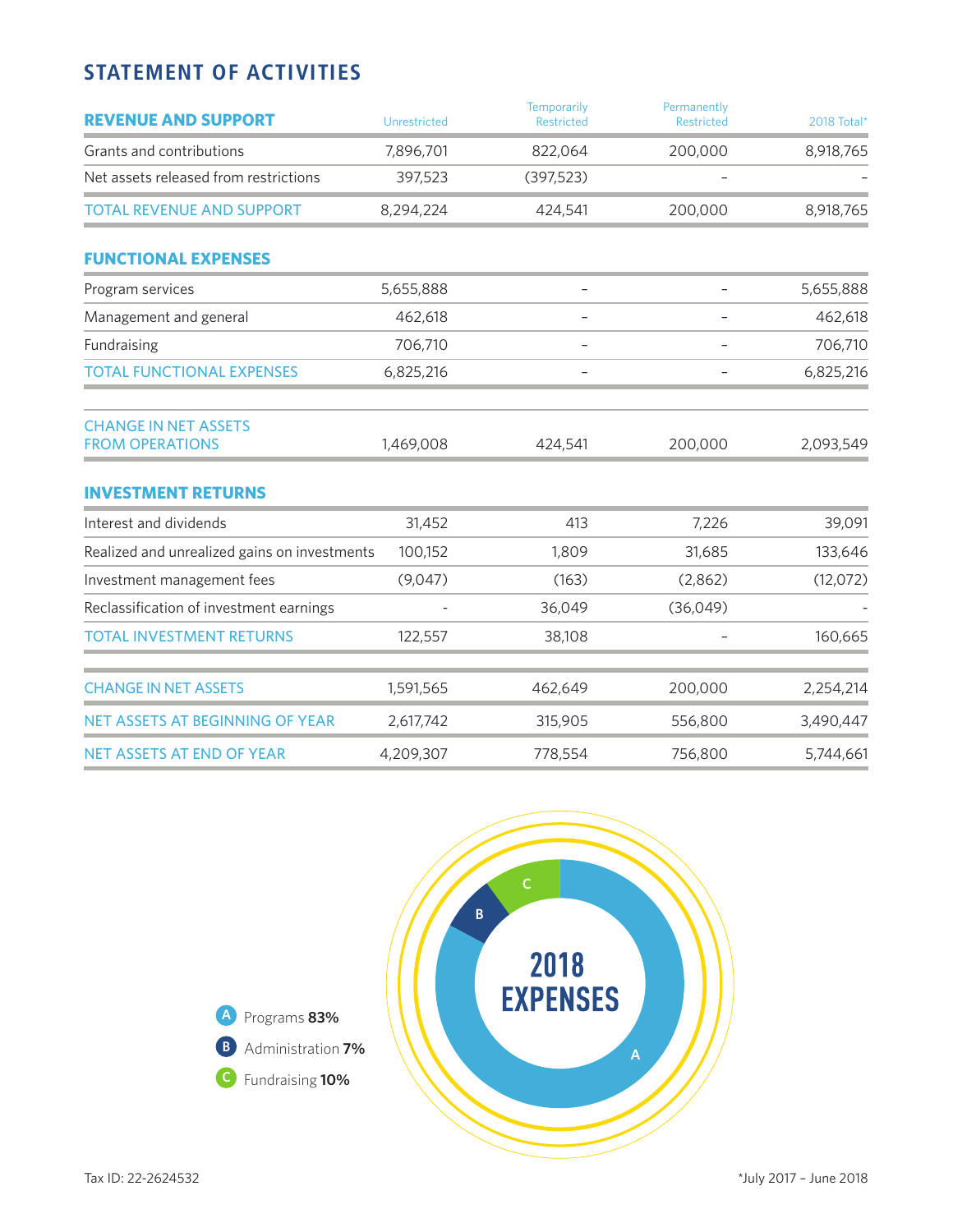# STATEMENT OF FINANCIAL POSITION

| <b>ASSETS</b>               | $2018*$   |
|-----------------------------|-----------|
| Cash and cash equivalents   | 3,438,756 |
| Investments                 | 2,381,753 |
| Prepaid and other assets    | 221,907   |
| Property and equipment, net | 22.644    |
| <b>TOTAL ASSETS</b>         | 6,065,060 |

## **LIABILITIES**

| Accounts payable         | 98,275  |
|--------------------------|---------|
| Accrued personnel costs  | 80,357  |
| Grants payable           | 10,000  |
| Deferred rent            | 131,767 |
| <b>TOTAL LIABILITIES</b> | 320,399 |

#### **NET ASSETS**

| Unrestricted                            | 4,209,307 |
|-----------------------------------------|-----------|
| Temporarily restricted                  | 778,554   |
| Permanently restricted                  | 756,800   |
| <b>TOTAL NET ASSETS</b>                 | 5,744,661 |
| <b>TOTAL LIABILITIES AND NET ASSETS</b> | 6,065,060 |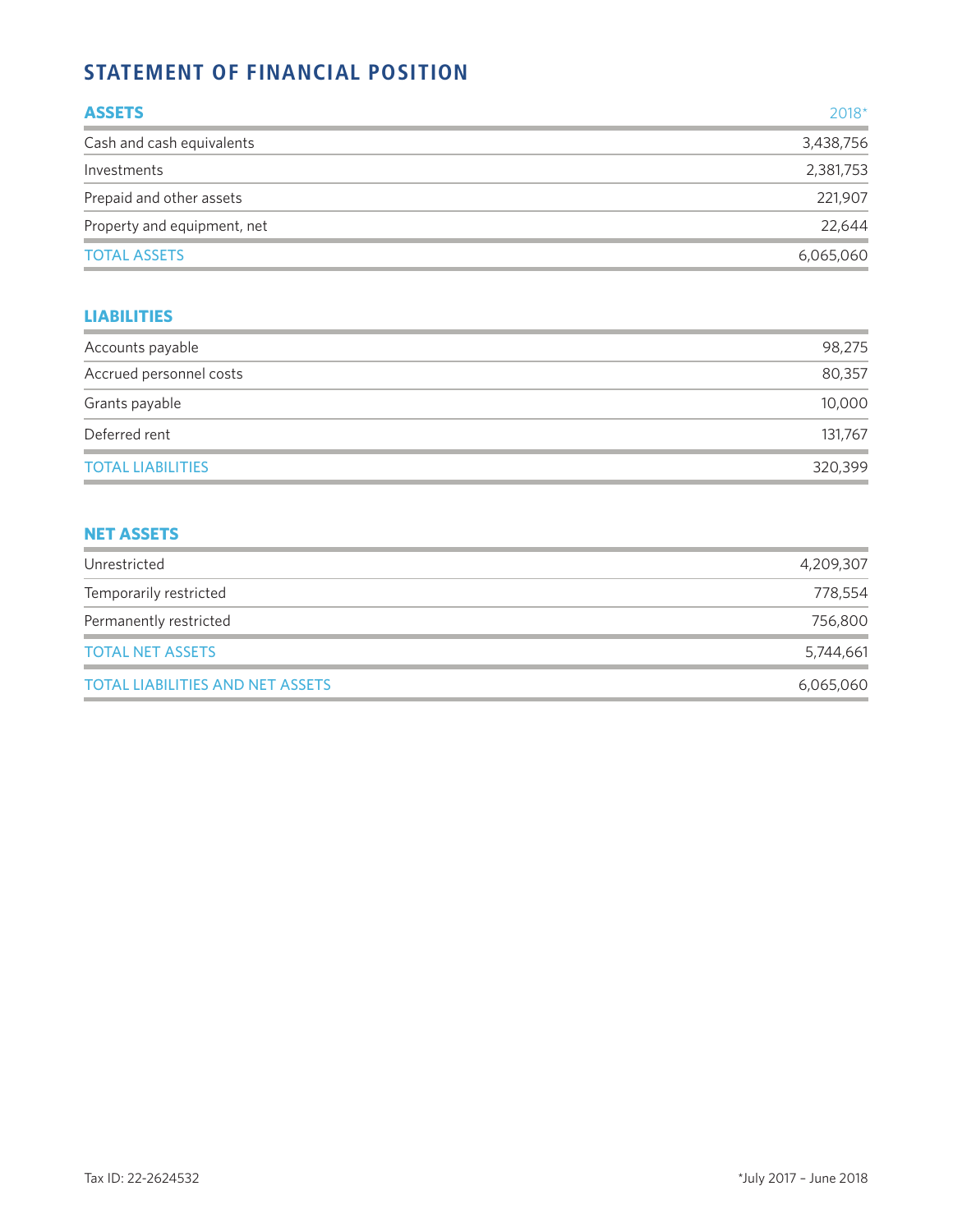# OUR DONORS

**We are deeply grateful for the generous support of our donors.**

## MAZON FOUNDERS SOCIETY

MAZON Founders Society members have been donating to MAZON for 18 years or more. We are pleased to list the donors who reached 18 years of giving in 2018. We are grateful to these loyal donors for their long-term and ongoing support.

- Daniel & Barbara Arnheim Dr. Raphael & Dorothea Aronson Bruce & Wendy Autenrieth Stuart E. Bogom & Dorel Shanon Daniel & Nancy Neiman Cohen Shelly Cohen & Julie Shapiro Doris Cohen Sanford & Jean Colen Steven Fruh Dr. Donald & Celia Gilner Philip & Sara Glick Joel Green & Rani Halpern Jon & Rabbi Carol Harris-Shapiro
- Michael & Nancy Heit Jonathan H. Hurwitz & Mona Schniztler Evelyn Hutt Alan & Lynn Kaplan James Krell Joseph & Arlene Labenson Marilyn Levi Dr. Arnold Maltz & Aileen Louik David & Naomi Yadin Mendick Daniel & Carol Milewich Dr. Ken D. & Ann Marie Nahum Richard & Mary Odenheimer Michael & Ellen Pries
- Sharon & Stephen Segal Judith Serkin Michelle Shahon Dr. Ronald & Rose Solomon Alvin & Jodi Stern Alan & Esther Sternin Rabbi Andrew & Karen Straus Susan D. Tatelman & Anne Steinman Dr. Harold & Robin Tucker Judith Alper Udall Dr. Martin & Sara Jane Victor Harriet Vogel Robert & Gloria Weiss

## MAZON LEGACY SOCIETY

MAZON recognizes and honors our supporters who express their commitment to fighting hunger by including MAZON in their estate and financial plans. We are grateful to these loyal donors for their sustaining support.

Gloria Adelson Danielle Avidan Rosalyn A. Baker Trust James & Elise Wagner Ballan Lee Berger & Linsey Silver Deborah Bernstein Bessemer Trust Estate of Rosalind A. Biskind Marion E. Bodian Estate of Nina Byers Laurette Gensler Estate of Donald L. Cohen Kenneth Colen & Mr. Blaise Bonaventure Estate of Bonita Jo Coltin Bill & Shirley Davidoff Estate of Harold R. Goldmann Paula Eldot Michael & Lida Exstein Estate of Leonard Fein Michelle Fisher The Estate of Shirley Freedman Steven Fruh Estate of Hyman Gabai Deborah Garber Ronelle Genser Allen A. Ginsling Estate of Fredelle E. Goldstein Steven & Linda Shapiro Estate of Kenneth Gordon Felice M. Grad Trust Ronald & Margaret Gray William Greenberg & Arlyn Roffman Samuel & Roslyn Grodzin

Liz Kanter Groskind & Eric Groskind Estate of Norton Haberman Stacy Harris Estate of Sabina H. Harris The Estate of Philip A. Herman Estate of Sylvia Holder Jeff Hollander Jackie Holsclaw Dr. Dov & Madelyn Isaacs David Jaffe Micki Jay Kaiser Living Trust Rita Katz Susan Keller Joseph P. Klein Charitable Remainder Unitrust Dr Joel Klass Estate of Myer S. & Dorothy Kripke Terry Kraus Abbey Kreinik Steven Krikava & Linda Singer Dr. Peter & Ruth Laibson Adrianne Lebensbaum Estate Helen Stone Levenson Neil & Jane Levy Sherry Lewis Estate of Shirley W. Liebowitz Estate of Bernard C. Lippa Dorothy Lurie The Estate of Claire R. Manne Meyer Marcus Revocable Trust Estate of Claire McPherson Stanley Meisels

Karol & Daniel Musher David & Elsie Napell Beverly W. Neumetzger Revocable Trust Jerry Newman Estate of Betty Nierenberg Dr. Fred Pastor Estate of June Polis Sanford & Ina Ramras Fred & Rosalie Roder Rabbi John & Barbara Rosove Estate of Esther S. Rubin Moses & Kay Safirstein Mark Schuster Estate of Ruth T. Schwager Paul & Ruth Segal Russell Sherman Estate of Rose L. Shure Estate of Mildred M. Sigismund Estate of Harry C. Sigman Harry Sigman Dr. Robert Simon & Amy Smith Seymour & Susan Sperling Jacalyn E. Starr Estate of David Meyer Robin Thomas & Louis Jacobs The Estate of Paula Eldot Estate of Peggy Ruth Erlanger The Estates of Bernard & Bernice Wasserman Dr. Gerald Weiner Martin F. Witkin Estate Estate of Rina Yokoyama Seymoure Zagoreen